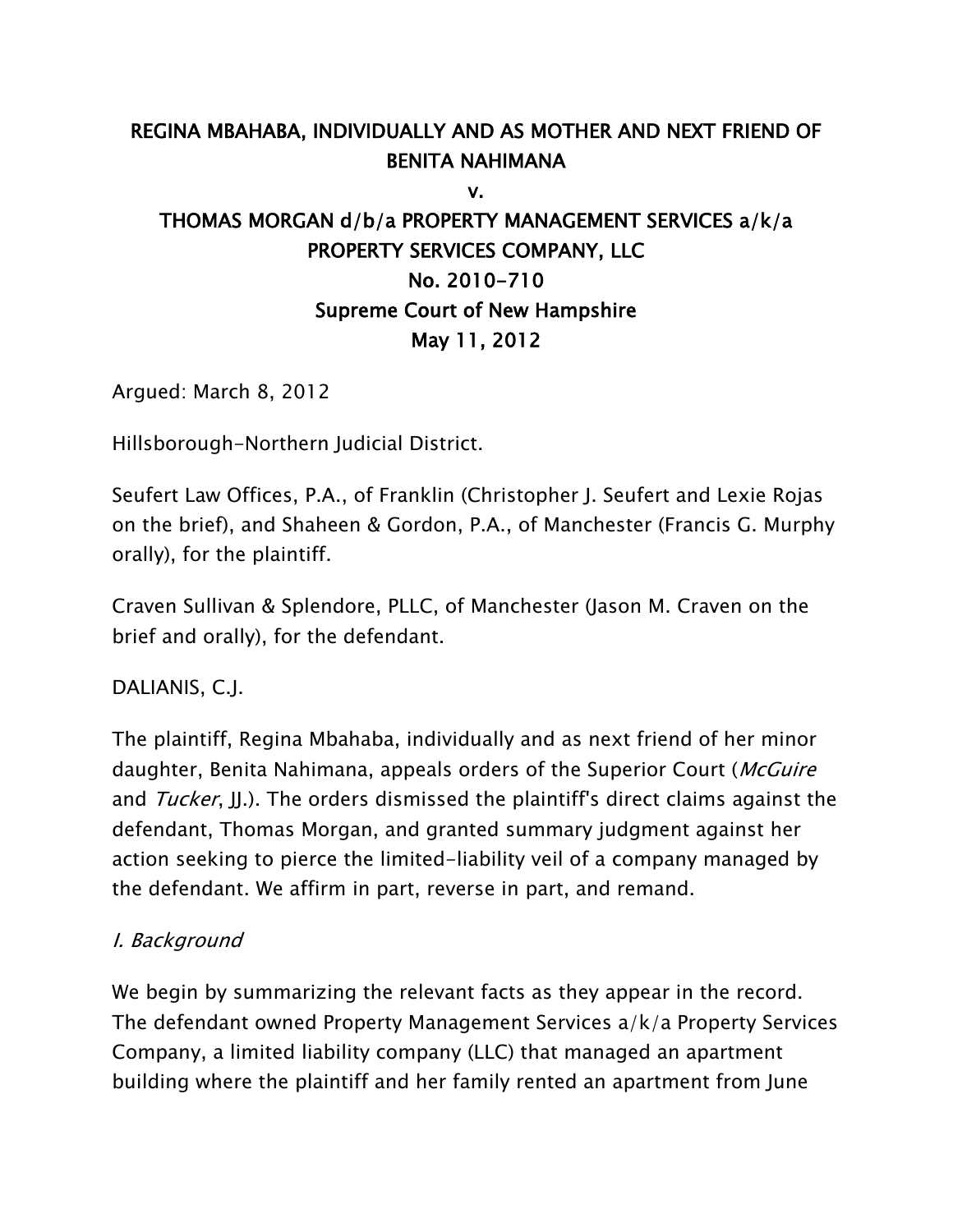2005 to July 2006. Biren Properties, Inc. owned the building and contracted with the defendant's LLC to provide management services. In addition to the defendant, the LLC employed one other person, who served as its receptionist and bookkeeper. The plaintiff's daughter, Benita, was poisoned by lead while living in the apartment, prompting an inspection by the New Hampshire Department of Health and Human Services, which revealed "lead exposure hazards" in the home.

As a result of the alleged injury to Benita caused by the lead contamination, the plaintiff filed lawsuits against the defendant and Biren Properties. The defendant moved to dismiss the action against him personally, arguing that, because he supervised the property on behalf of the LLC, he could not be "held personally liable for the debts or actions of the company." The plaintiff responded that she did not seek to hold the defendant liable merely because of his official position in the LLC, but because he "personally participated in the activity that caused injury to the [plaintiff and her daughter]." Ultimately, the claims against the defendant individually were dismissed, but the trial court allowed the plaintiff's claims against the LLC to proceed.

With the actions against his original LLC still pending, the defendant formed a new LLC, of which he was also the managing member. The defendant gave the new LLC a different name, but continued to operate it from the same address. The new LLC has the same telephone number as the original LLC. The original company's bookkeeper and receptionist stayed on, becoming a member in the new LLC.

The defendant then sent letters to the original LLC's seven clients, requesting to terminate the LLC's management of their properties. Next, he called "[a]t least four" of the LLC's largest clients and invited them to "come over to the new company, " which they did. The old company sold its office furniture for \$3, 500, which was roughly the amount that the defendant invested in the new company. As a result, the original LLC's total assets consisted of its remaining office furniture and two cars, worth in total approximately \$16, 500, and it ceased operations.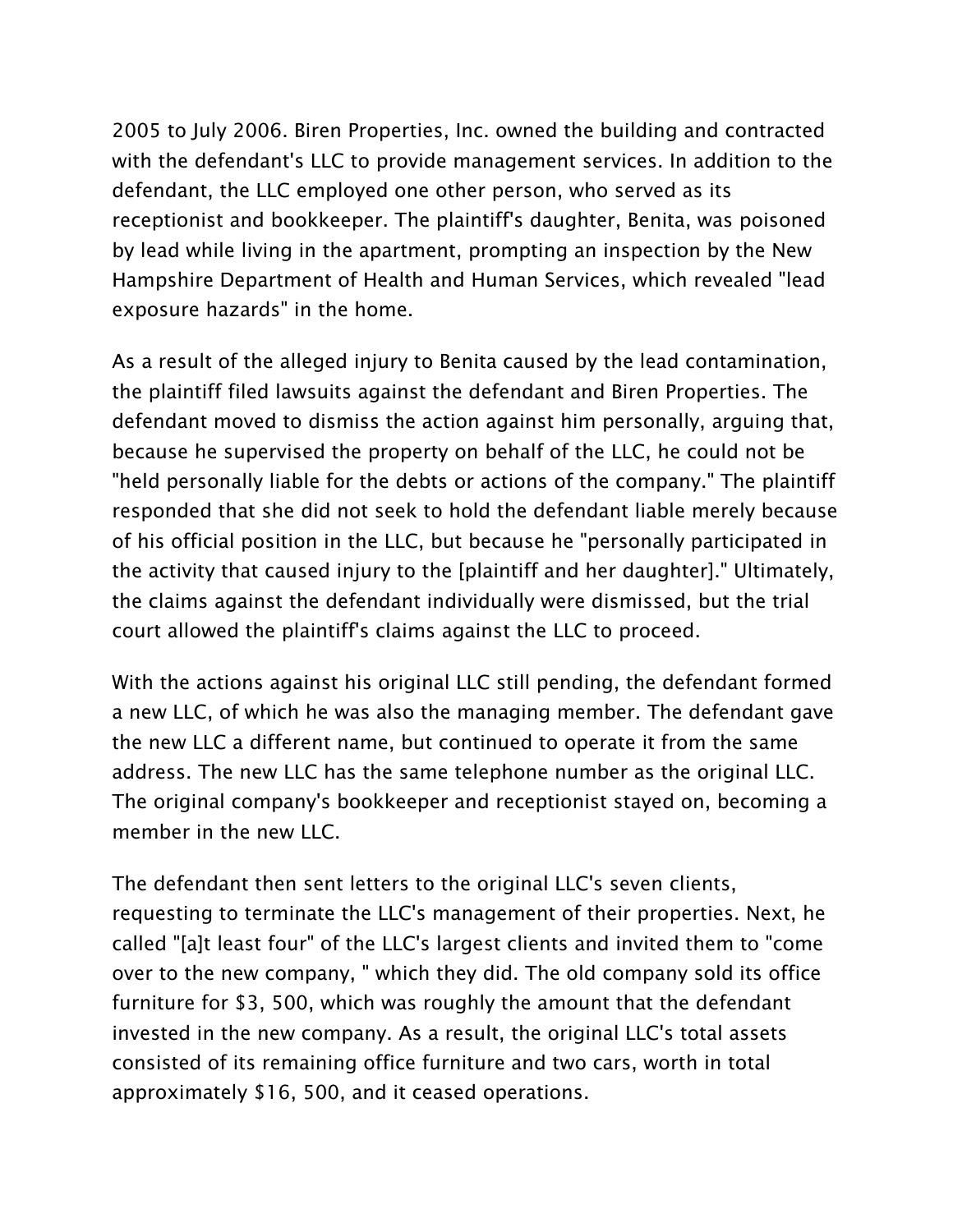Based upon, among other things, the original LLC's lack of assets, the plaintiff amended her writ to add a count seeking to "pierc[e] the company veil" in order to hold the defendant individually liable. The defendant moved for summary judgment on this claim, which the trial court granted. The trial court then severed the claim against the LLC from the claims against Biren Properties. The plaintiff argues on appeal that the trial court erred when it dismissed her action against the defendant and when it granted summary judgment on her veil-piercing claim.

#### II. The Defendant's Direct Liability

We begin with the plaintiff's argument that the trial court erred when it granted the motion to dismiss the actions against the defendant, individually. In reviewing the grant of a motion to dismiss, we assume the truth of the facts as alleged in the plaintiff's pleadings and construe all reasonable inferences in the light most favorable to the plaintiff. Beane v. Dana S. Beane & Co., [160 N.H. 708,](http://www.casemakerlegal.com/SearchResult.aspx?searchFields%5bstate%5d=&query=160+N.H.+708&juriStatesHidden=&searchCriteria=Citation&tabAction=ALLC&dtypeName=&headAdmin=&headCaselaw=&headStatutes=&searchType=overview&jurisdictions.allStates=on&jurisdictions.includeRelatedFederal=on&pinCite=y) 711 (2010). We will uphold the granting of the motion if the facts pleaded do not constitute a basis for legal relief. Id.

Resolution of the issues in this case requires statutory construction. We review the trial court's interpretation of a statute *de novo. In re Guardianship* of Nicholas P., [162 N.H. 199,](http://www.casemakerlegal.com/SearchResult.aspx?searchFields%5bstate%5d=&query=162+N.H.+199&juriStatesHidden=&searchCriteria=Citation&tabAction=ALLC&dtypeName=&headAdmin=&headCaselaw=&headStatutes=&searchType=overview&jurisdictions.allStates=on&jurisdictions.includeRelatedFederal=on&pinCite=y) 203 (2011). When construing New Hampshire statutes, we are the final arbiter of the intent of the legislature as expressed in the words of the statute considered as a whole. *Id*. We first examine the language of the statute, and, where possible, we ascribe the plain and ordinary meanings to the words used. *Id*. When the language of a statute is clear on its face, its meaning is not subject to modification. Id. We will neither consider what the legislature might have said nor add words that it did not see fit to include. Id.

The controlling statute here, RSA 304-C:25 (2005), governs the liability of LLC members to third-parties and provides as follows: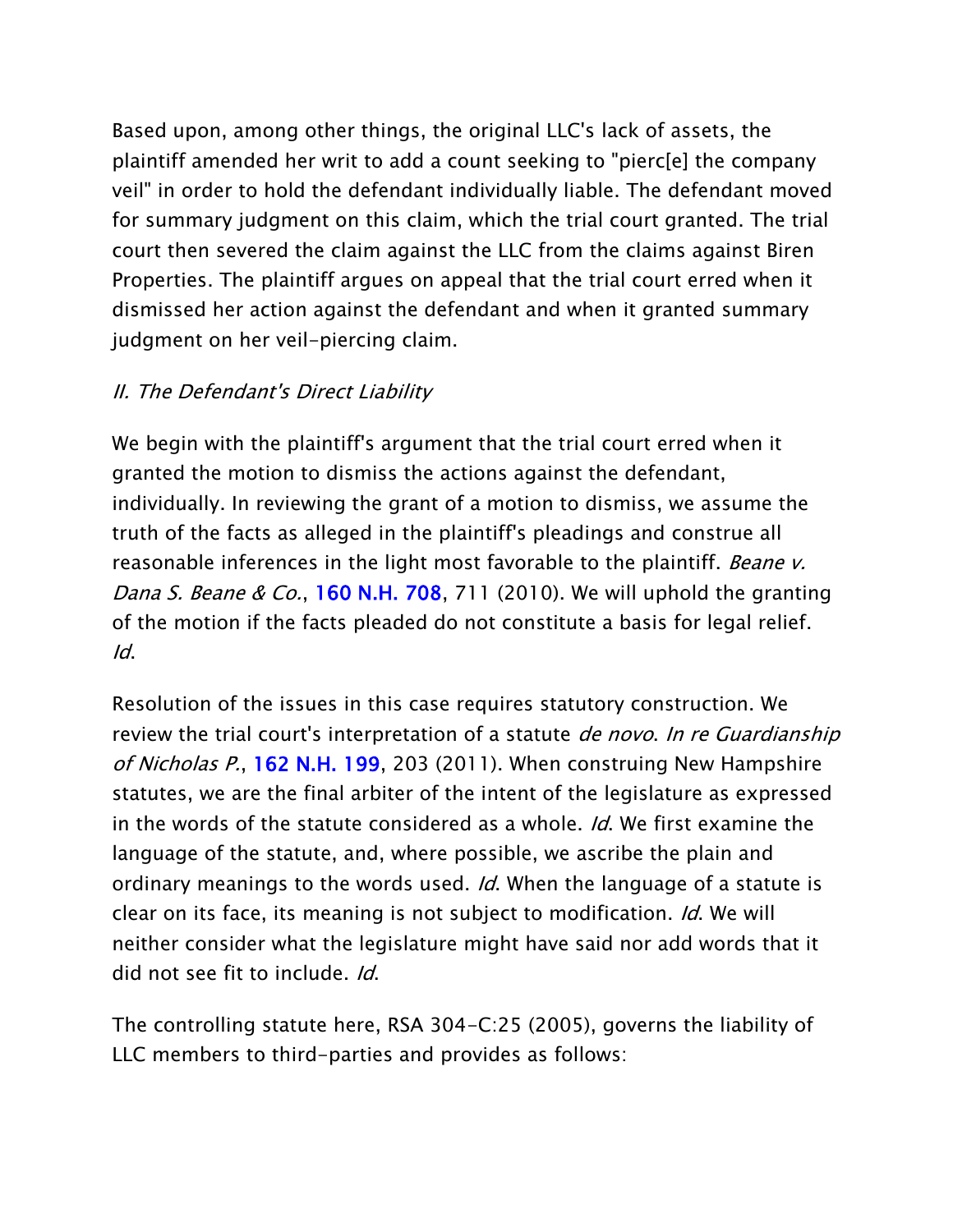Except as otherwise provided by this chapter, the debts, obligations and liabilities of a limited liability company, whether arising in contract, tort or otherwise, shall be solely the debts, obligations and liabilities of the limited liability company; and no member or manager of a limited liability company shall be obligated personally for any such debt, obligation or liability of the limited liability company solely by reason of being a member or acting as a manager of the limited liability company.

The defendant argues that this provision insulates him from liability. The plaintiff counters that the defendant owed her family duties grounded in common law negligence and, therefore, the claims against him are not "solely by reason" of his status within the LLC. We begin with first principles.

"A member of an LLC generally is not liable for torts committed by, or contractual obligations acquired by, the LLC." Allen v. Dackman, 991 A.2d [1216,](http://www.casemakerlegal.com/SearchResult.aspx?searchFields%5bstate%5d=&query=991+A.2d+1216&juriStatesHidden=&searchCriteria=Citation&tabAction=ALLC&dtypeName=&headAdmin=&headCaselaw=&headStatutes=&searchType=overview&jurisdictions.allStates=on&jurisdictions.includeRelatedFederal=on&pinCite=y) 1228 (Md. 2010). When, however, a member or manager commits or participates in the commission of a tort, whether or not he acts on behalf of his LLC, he is liable to third persons injured thereby. See Sturm v. Harb Development, LLC, [2 A.3d 859,](http://www.casemakerlegal.com/SearchResult.aspx?searchFields%5bstate%5d=&query=2+A.3d+859&juriStatesHidden=&searchCriteria=Citation&tabAction=ALLC&dtypeName=&headAdmin=&headCaselaw=&headStatutes=&searchType=overview&jurisdictions.allStates=on&jurisdictions.includeRelatedFederal=on&pinCite=y) 866 (Conn. 2010). A member remains personally liable for his own acts because RSA 304-C:25 governs a member's *vicarious liability* for an LLC's debts or obligations. See Smith v. Isaacs, [777 S.W.2d 912,](http://www.casemakerlegal.com/SearchResult.aspx?searchFields%5bstate%5d=&query=777+S.W.2d+912&juriStatesHidden=&searchCriteria=Citation&tabAction=ALLC&dtypeName=&headAdmin=&headCaselaw=&headStatutes=&searchType=overview&jurisdictions.allStates=on&jurisdictions.includeRelatedFederal=on&pinCite=y) 913 (Ky. 1989) (discussing Kentucky corporations statute). The statute has nothing to do with a manager's *personal liability*, including liability for his own negligence. See id.

Therefore, "[a]n LLC member is liable for torts he or she personally commits . . . because he or she personally committed a wrong, not 'solely' because he or she is a member of the LLC." Allen, 991 A.2d at 1229. The Connecticut Supreme Court, construing the phrase "solely by reason of being a member or manager, " noted that, "although being a member or manager does not impose liability, the statute's use of the term 'solely' opens the door to other types of liability, such as common-law liability." *Sturm*, 2 A.3d at 868-69 (quotations and emphasis omitted). The court, therefore, construed the statute to mean that a member "must do more than merely be a member in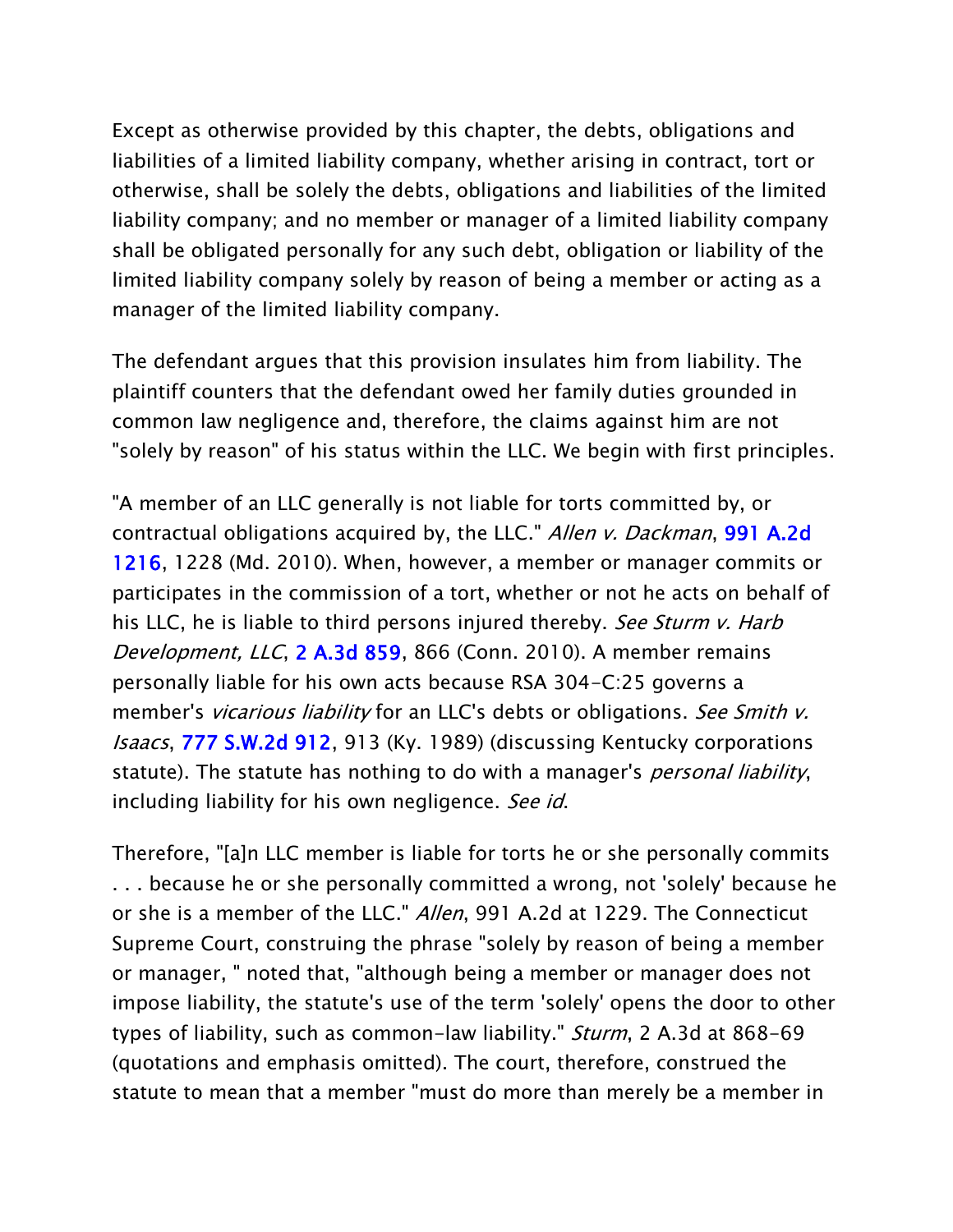order to be liable personally for an obligation of the limited liability company. The statute . . . does not preclude individual liability for members of a limited liability company if that liability is not based simply on the member's affiliation with the company." *Id.* at 869 (quotation omitted). This distinction has been characterized as "black letter, hornbook law." Smith, 777 S.W.2d at 914.

By contrast, a manager or member, "acting as an agent of [an LLC], is . . . protected from personal liability for making a *contract* where acting within his authority to bind the [LLC]." *Id*. at 913 (discussing corporations). Thus, "[w]here [an LLC] enters into a contract, the [manager's] signature on the contract, with or without a designation as to his representative capacity, does not render him personally liable under the contract." Redmon v. Griffith, [202 S.W.3d 225,](http://www.casemakerlegal.com/SearchResult.aspx?searchFields%5bstate%5d=&query=202+S.W.3d+225&juriStatesHidden=&searchCriteria=Citation&tabAction=ALLC&dtypeName=&headAdmin=&headCaselaw=&headStatutes=&searchType=overview&jurisdictions.allStates=on&jurisdictions.includeRelatedFederal=on&pinCite=y) 239 (Tex. App. 2006) (discussing corporations). LLC members and managers who disclose that they are contracting on an LLC's behalf are not liable for a breach because they are not parties to the contract – only the LLC itself is. See Restatement (Second) of Agency § 328, at 80 (1958) ("An agent, by making a contract only on behalf of a competent disclosed or partially disclosed principal whom he has the power so to bind, does not thereby become liable for its nonperformance."). As a result, the issue of whether a manager, member, shareholder or officer can be liable for actions taken on a business entity's behalf is "sometimes framed as whether the duty arises solely from contract." Greg Allen Const. Co., Inc. v. Estelle, [798 N.E.2d 171,](http://www.casemakerlegal.com/SearchResult.aspx?searchFields%5bstate%5d=&query=798+N.E.2d+171&juriStatesHidden=&searchCriteria=Citation&tabAction=ALLC&dtypeName=&headAdmin=&headCaselaw=&headStatutes=&searchType=overview&jurisdictions.allStates=on&jurisdictions.includeRelatedFederal=on&pinCite=y) 174 (Ind. 2003).

With these principles in mind, we turn to the plaintiff's claims. Although the plaintiff's writ alleges multiple theories of liability, her brief addresses only the defendant's personal liability for negligence. As a result, any objections to the trial court's dismissal of the plaintiff's other claims have been waived, and we affirm the trial court's order insofar as it dismissed them. See Progressive N. Ins. Co. v. Argonaut Ins. Co., [161 N.H. 778,](http://www.casemakerlegal.com/SearchResult.aspx?searchFields%5bstate%5d=&query=161+N.H.+778&juriStatesHidden=&searchCriteria=Citation&tabAction=ALLC&dtypeName=&headAdmin=&headCaselaw=&headStatutes=&searchType=overview&jurisdictions.allStates=on&jurisdictions.includeRelatedFederal=on&pinCite=y) 785 (2011).

The negligence count of the plaintiff's writ states the following: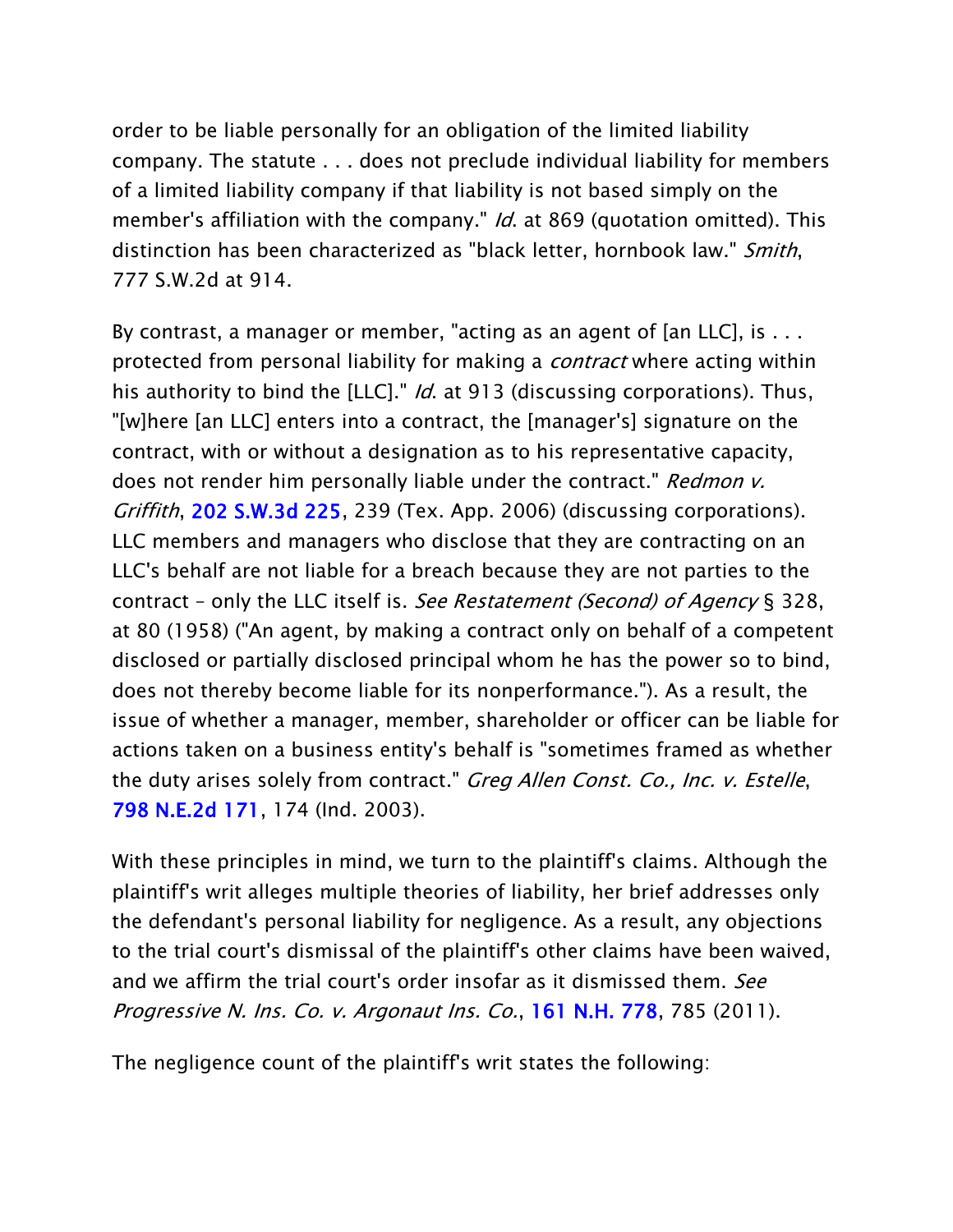The defendant[s] and their property manager owed a duty to maintain and rent the premises . . . in a habitable condition. Peeling and flaking paint, which contains lead in an apartment where children under six years old will reside, constitutes such a hazard as to make the apartment uninhabitable. Said duty extends to the Plaintiff[s] as lawful tenants of Defendant. The Defendants also owed a duty to plaintiffs to investigate, remedy, make safe and/or warn Plaintiffs of the dangers of peeling and flaking lead paint present in the rental unit.

We construe the quoted paragraph to allege that the defendant had an individual duty sounding in tort to "investigate, remedy, make safe and/or warn" the plaintiff about the dangers of flaking lead paint. The defendant argues that he had no such duty. He contends that although Biren Properties contractually delegated duties to his LLC, he himself assumed no duty to the plaintiff and, therefore, cannot be individually liable for a breach. We disagree.

In *Sargent v. Ross*, [113 N.H. 388,](http://www.casemakerlegal.com/SearchResult.aspx?searchFields%5bstate%5d=&query=113+N.H.+388&juriStatesHidden=&searchCriteria=Citation&tabAction=ALLC&dtypeName=&headAdmin=&headCaselaw=&headStatutes=&searchType=overview&jurisdictions.allStates=on&jurisdictions.includeRelatedFederal=on&pinCite=y) 391 (1973), we abolished specialized tests for landlord negligence because they immunized individuals occupying the position of "landlord" from the "simple rules of reasonable conduct which govern other persons in their daily activities." We noted that "[t]he ground of liability upon the part of a landlord when he demises dangerous property has nothing special to do with the relation of landlord and tenant. It is the ordinary case of liability for personal misfeasance, which runs through all the relations of individuals to each other." Sargent, 113 N.H. at 392 (quotation omitted). Therefore, whether or not one technically assumes the role of "property manager, " "property owner, " or "landlord, " "[g]eneral principles of tort law ordinarily impose liability upon persons for injuries caused by their failure to exercise reasonable care under all the circumstances." Id. at 391.

Sargent thus clarified that what could be termed "landlord negligence" is simply an application of the common law principle that "[a] person is generally negligent for exposing another to an unreasonable risk of harm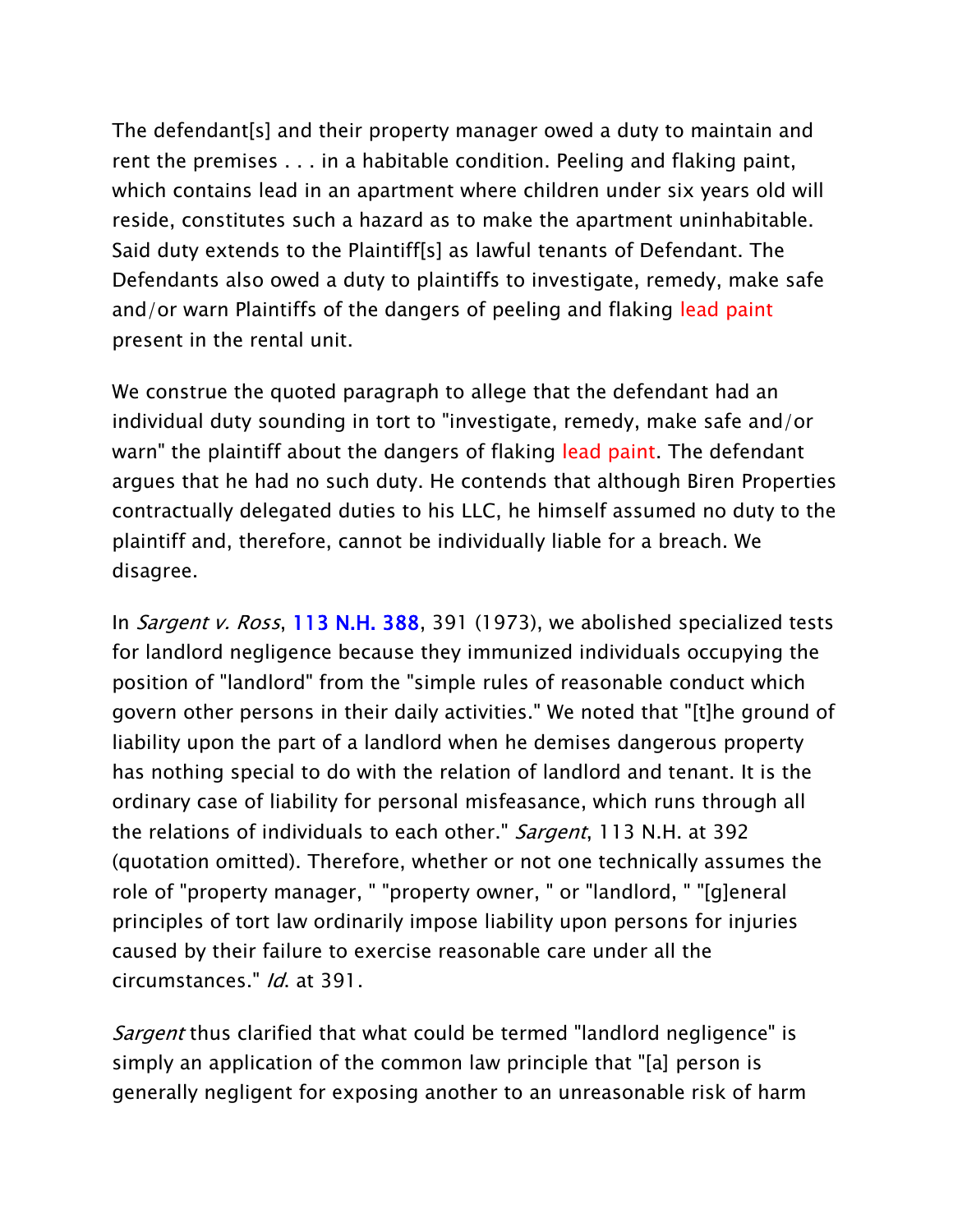that foreseeably results in an injury." Id. Certainly, a property owner, like Biren Properties, upon leasing property assumes a duty not to expose its tenants to an unreasonable risk of harm. Cf. Sturm, 2 A.3d at 871 ("There is no question that a duty of care may arise out of a contract . . . ." (quotation omitted)). Similarly, as the defendant appears to concede, his LLC assumed a duty to maintain the property in a safe condition when it entered into the management agreement with Biren Properties. Contrary to the defendant's argument, however, the property owner's duty does not arise solely by virtue of its contractual relationship to the tenant and neither the LLC's duty nor the defendant's duty arises solely from the property management agreement. See Stoiber v. Honeychuck, [162 Cal.Rptr. 194,](http://www.casemakerlegal.com/SearchResult.aspx?searchFields%5bstate%5d=&query=162+Cal.Rptr.+194&juriStatesHidden=&searchCriteria=Citation&tabAction=ALLC&dtypeName=&headAdmin=&headCaselaw=&headStatutes=&searchType=overview&jurisdictions.allStates=on&jurisdictions.includeRelatedFederal=on&pinCite=y) 208-09 (Ct. App. 1980) (imposing tort duty on agents of landlords).

Rather, as we made clear in *Sargent*, 113 N.H. at 393-94, a tort duty exists, independent of any contractual obligation, because, under these circumstances, a reasonable person would exercise a certain degree of care for the protection of a vulnerable tenant. Indeed, the negligence that *Sargent* addressed stems from a landlord's ability to anticipate and avoid risks during the tenancy, not purely from the contractual relationship. See Sargent, 113 N.H. at 394 ("[T]he landlord is best able to remedy dangerous conditions."); Kline v. Burns, [111 N.H. 87,](http://www.casemakerlegal.com/SearchResult.aspx?searchFields%5bstate%5d=&query=111+N.H.+87&juriStatesHidden=&searchCriteria=Citation&tabAction=ALLC&dtypeName=&headAdmin=&headCaselaw=&headStatutes=&searchType=overview&jurisdictions.allStates=on&jurisdictions.includeRelatedFederal=on&pinCite=y) 92 (1971) ("Common experience demonstrates that the landlord has a much better knowledge of the conditions of the premises than the tenant."). As the allegations in this case demonstrate, a party without a direct contractual duty who nonetheless possesses the knowledge and authority of a landlord may be held liable for his own negligence. Under Sargent, such a person cannot immunize himself from the "liability for personal misfeasance, which runs through all relations of individuals to each other, " by abstaining from a contractual relationship with the party to whom he owes a duty of care. *Sargent*, 113 N.H. at 392 (quotation omitted).

Here, the plaintiff alleges circumstances under which a reasonable person may be held to a greater degree of care than the defendant exercised. Specifically, she alleges that: (1) the defendant, personally, managed the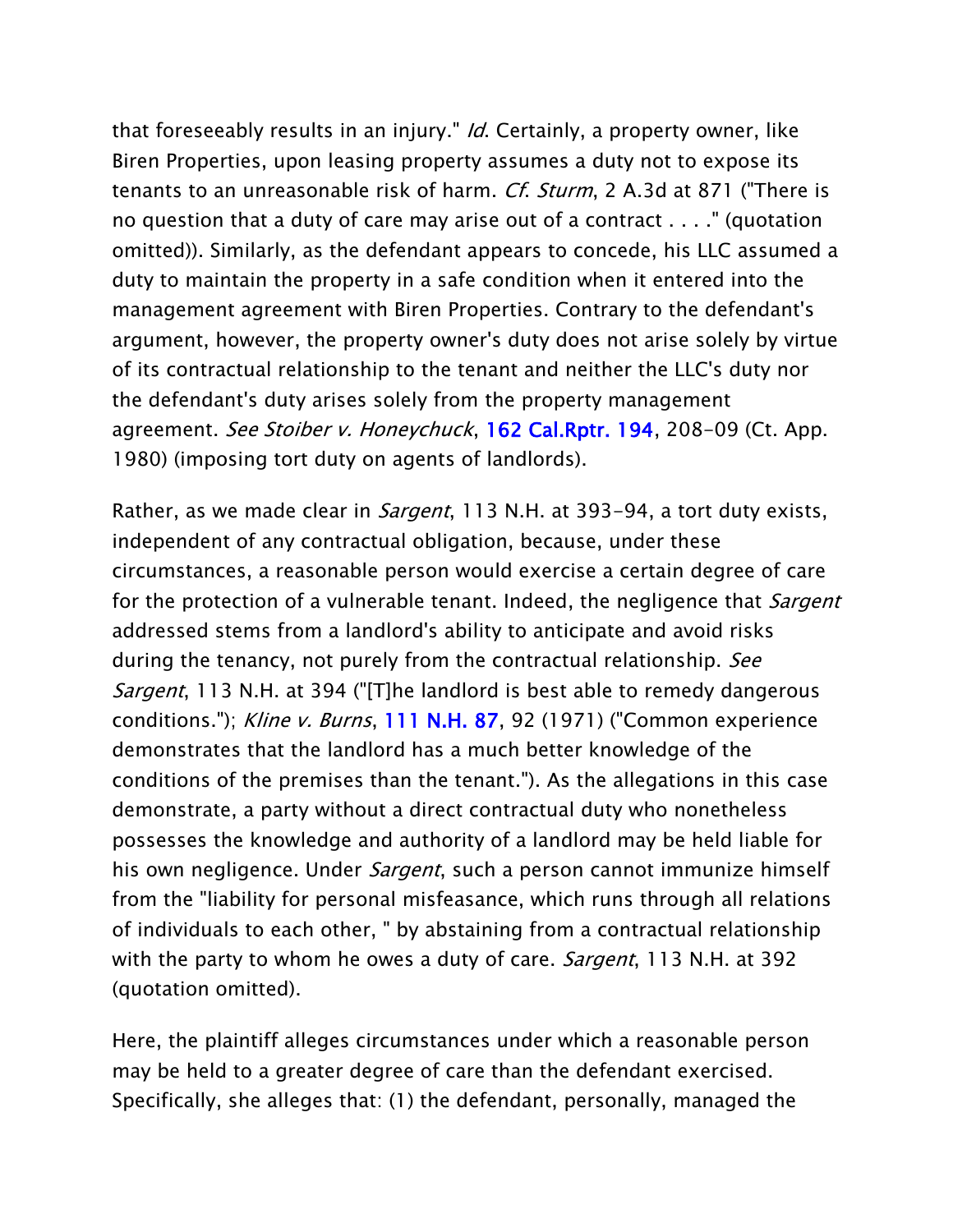property; (2) he "had prior knowledge of lead paint dangers"; and (3) he had "actual knowledge of the fact that the rental . . . had peeling and flaking paint . . . that probably contained lead." She further alleges that the defendant "[i]gnor[ed] this prior knowledge, and . . . wholly fail[ed] to further investigate . . . and make safe the rental, or at least warn the plaintiff[ ]."

The defendant's management of the apartment and his superior knowledge of its hazardous condition suffice to establish an individual tort duty to avoid "exposing [the plaintiff] to an unreasonable risk of harm." Id. at 391. Thus, because these allegations state facts entitling the plaintiff to relief, her negligence claim survives the defendant's motion to dismiss.

### III. Piercing the Limited-Liability Veil

We now determine whether the defendant may be held liable for the LLC's debts under the so-called "veil-piercing" doctrine. We review summary judgment rulings by considering the affidavits and other evidence in the light most favorable to the non-moving party. First Berkshire Bus. Trust v. Comm'r N.H. Dep't of Revenue Admin., [161 N.H. 176,](http://www.casemakerlegal.com/SearchResult.aspx?searchFields%5bstate%5d=&query=161+N.H.+176&juriStatesHidden=&searchCriteria=Citation&tabAction=ALLC&dtypeName=&headAdmin=&headCaselaw=&headStatutes=&searchType=overview&jurisdictions.allStates=on&jurisdictions.includeRelatedFederal=on&pinCite=y) 179 (2010). If this review does not reveal any genuine issues of material fact, *i.e.*, facts that would affect the outcome of the litigation, and if the moving party is entitled to judgment as a matter of law, we will affirm. *Id*. We review the trial court's application of law to the facts *de novo. Id.* 

Turning to the merits, although we have yet to address whether the members and managers of an LLC can be held personally liable for its debts under the veil-piercing theory we have applied to corporations, the parties have assumed for analytical purposes that our corporate veil-piercing cases apply to LLCs, and we will do the same. Ordinarily, corporate owners, like LLC members and managers, are not liable for a company's debts. *Norwood* Group v. Phillips, [149 N.H. 722,](http://www.casemakerlegal.com/SearchResult.aspx?searchFields%5bstate%5d=&query=149+N.H.+722&juriStatesHidden=&searchCriteria=Citation&tabAction=ALLC&dtypeName=&headAdmin=&headCaselaw=&headStatutes=&searchType=overview&jurisdictions.allStates=on&jurisdictions.includeRelatedFederal=on&pinCite=y) 724 (2003); see RSA 304-C:25. The company and its owners are considered separate legal entities. See Norwood Group, 149 N.H. at 724. In particular cases, however, a corporation and those owning all of its stock and assets will be treated as identical. Id. Thus,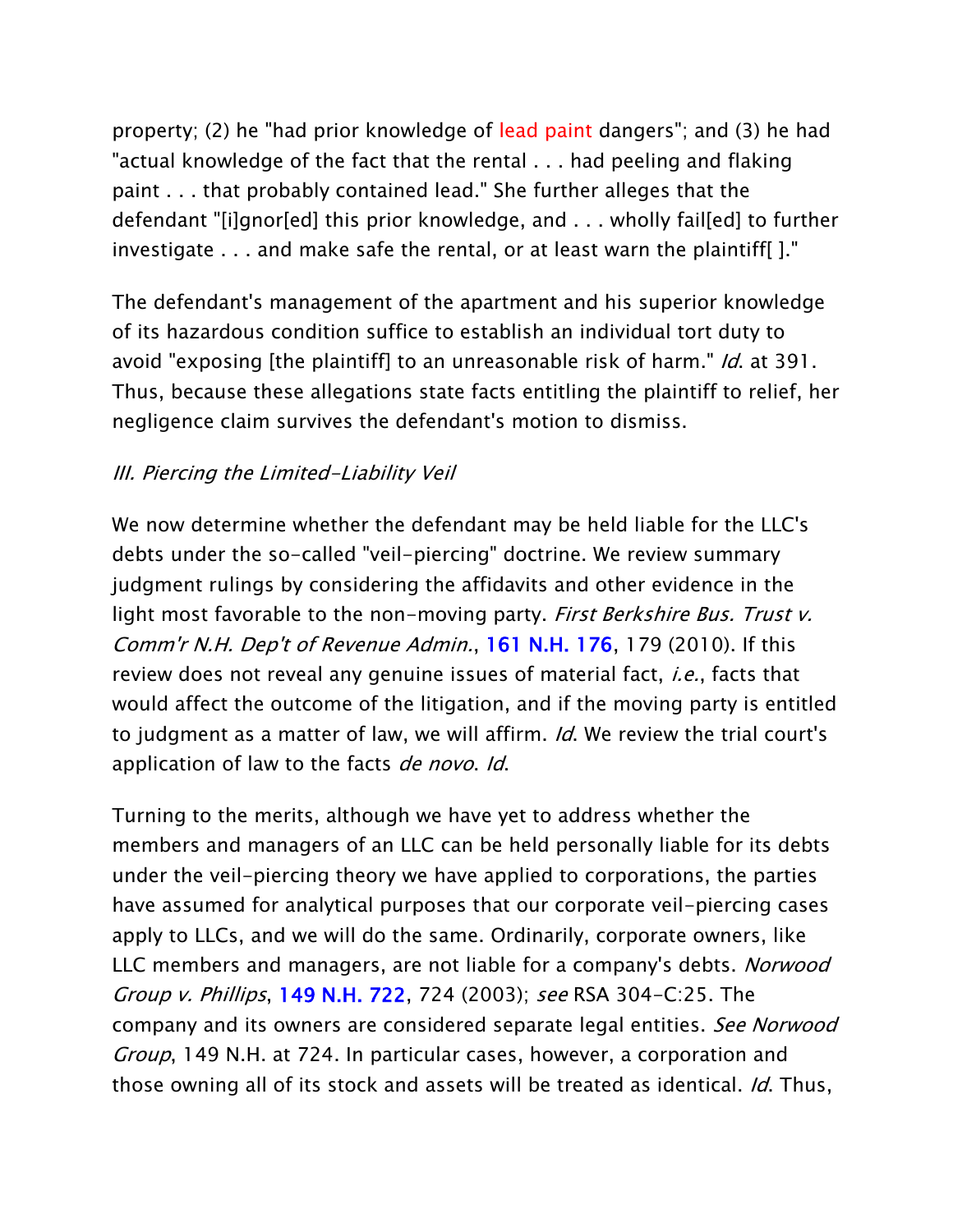for instance, we will pierce the veil and assess individual liability where the owners have used the company to promote an injustice or fraud upon the plaintiff, as is argued here. *Id*. In such a case, we will disregard the fiction that the corporation is independent of its stockholders and treat the stockholders as the corporation's "alter egos." *Id*. (quotation omitted).

Here, the plaintiff argues that the LLC's transfer of its accounts to a new company after the plaintiff brought her claims and its failure to insure itself adequately create genuine issues of material fact as to whether the veil should be pierced. The defendant counters that he had a right to establish a new LLC and move his accounts to it and that a failure to insure cannot, in itself, justify veil piercing. Because we conclude that genuine issues of material fact surrounding the LLC's transfer of its accounts to the new company made summary judgment improper, we do not address what impact, if any, the LLC's failure to insure has upon the veil-piercing analysis.

In Terren v. Butler, 134 N.H 635, 639-41 (1991), and Druding v. Allen, 122 [N.H. 823,](http://www.casemakerlegal.com/SearchResult.aspx?searchFields%5bstate%5d=&query=122+N.H.+823&juriStatesHidden=&searchCriteria=Citation&tabAction=ALLC&dtypeName=&headAdmin=&headCaselaw=&headStatutes=&searchType=overview&jurisdictions.allStates=on&jurisdictions.includeRelatedFederal=on&pinCite=y) 827-28 (1982), we addressed the circumstances under which a company's distribution of assets after a claim had been brought against it permitted piercing of the corporate veil. In both cases, the individual defendants were the sole officers and shareholders of the corporations. Terren, 134 N.H. at 640; Druding, 122 N.H. at 824. In both cases, the officers disregarded some corporate formalities, while complying with others. Terren, 134 N.H. at 640 (defendants never paid stated consideration for their shares in the corporation); *Druding*, 122 N.H. at 827–28. In *Terren*, 134 N.H. at 641, we upheld the trial court's decision to hold the officers personally liable for corporate obligations, but in *Druding*, 122 N.H. at 828, we overturned the trial court's decision to pierce the veil.

The different outcomes resulted from how the officers handled assets when a lawsuit jeopardized corporate solvency. In *Terren*, 134 N.H. at 641, "the corporation continued to distribute its assets at a time when several claims had been made against it." In *Druding*, 122 N.H. at 825, 828, by contrast,